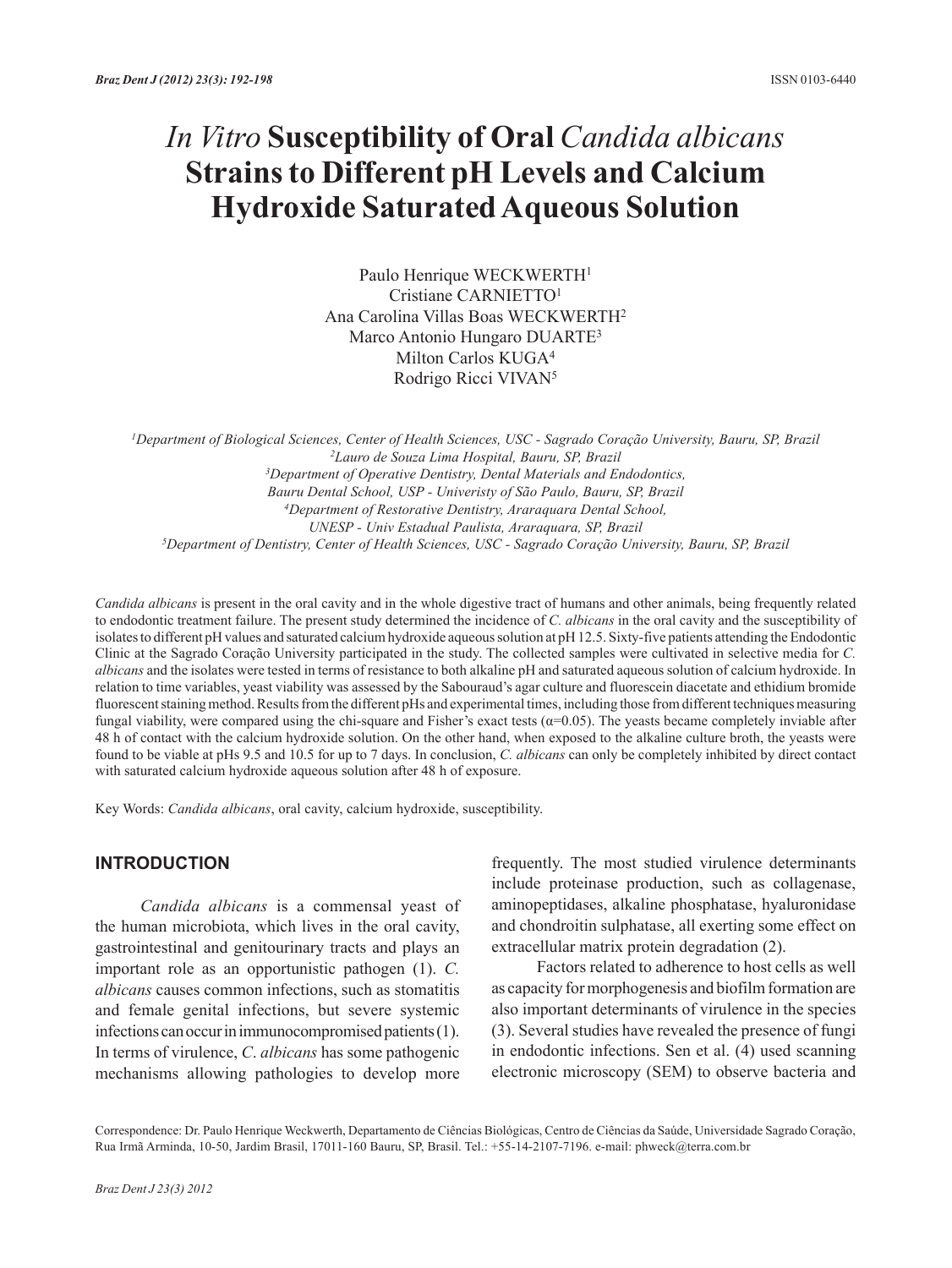fungi in root canals and dentinal tubules of teeth with endodontic infection, revealing the presence of fungi in 4 out of 10 teeth. Yeasts were identified by microscopic exploration of single cells, either spherical or oval, measuring 4-6 mm in diameter.

Another SEM study (5) examined the external surface of the apical root cement of teeth with periapical lesion, and identified yeasts in 25% of the cases, with filamentous hyphae having an adherence pattern in the bone resorption. Waltimo et al. (6) detected the presence of yeasts in microbiological cultures of samples from persistent infections in root canals. A total of 967 samples were analyzed, with 692 (72%) being positive for fungi and bacteria. Yeasts were detected in 47 (7%) of the positive cultures. The authors confirmed the presence of *C. albicans*, *C. glabrata*, *C. guilliermondii*and *C. inconspicua*, with a higher prevalence of *C. albicans* over the other yeasts (80%).

Sen et al. (7) have demonstrated the growth pattern of *C. albicans* on root dentin of teeth infected *in vitro* with the yeast. Blastospores and fungal hyphae were observed on the root canal walls in all slices analyzed. In another study (8), the microbiota of teeth with periapical lesion resistant to endodontic treatment was examined in 54 root-filled teeth having or not radiographically visible periapical lesion. Twenty-four samples had positive microbiological cultures, with *C. albicans* being identified in two cases. A study using polymerase chain reaction (9) demonstrated that *C. albicans* is involved in infections of endodontic origin. The authors evaluated 24 samples of root canals and 19 samples of endodontic abscesses, and found *C. albicans* in 21% of the root canal samples, whereas the yeast was not detected in the abscess samples.

Siqueira et al. (10) have also investigated the pattern of root dentin colonization by several yeast species. Bovine teeth were contaminated with *C. albicans*, *C. glabrata*, *C. guilliermondii*, *C*. *parapsilosis* and *Saccharomyces cerevisiae,* and after 14 days, the sections were analyzed by SEM. In this study, *C. albicans* exhibited different patterns of dentin infection. The microorganisms lodged in the dentinal tubules might not be affected by chemomechanical preparation, which involves both physical action of instruments and chemical action by irrigants. It is well known that *C. albicans* has the ability to invade dentinal tubules; once inside them, the yeast can be protected from the lethal action of chemical agents because the curative substances are inactivated by the buffering capacity of dentin (11).

In addition to the capacity of invasion, *C. albicans* has been found to be resistant to some intracanal medications after direct contact (12). Considering the increasing interest for the role of fungi in endodontic infections, secondary or persistent ones, and endodontic treatment failure as well as the recent reports on fungal resistance against commonly used intracanal medications, this study evaluated the *in vitro* susceptibility of oral *C. albicans* samples to different pH values and to saturated calcium hydroxide aqueous solution.

# **MATERIAL AND METHODS**

 Sixty-five patients attending the Dentistry Clinic of the Sagrado Coração University took part in the study after approval of the research protocol by the local ethics committee (Process #127/09).

### *Collection of Yeast Strains*

Samples from all patients were collected by rubbing a sterile tongue depressor on the posterior third of the tongue dorsum or whitened regions of the oral cavity, according to protocol established by Sharp et al. (13). The wooden spatula was rinsed in a flask containing 10 mL of sterile saline, which was hermetically sealed when turbidity was noticed. The samples were readily taken to the microbiology laboratory for immediate processing.

#### *Sample Screening*

A drop of saline was delivered between the slides for microscopic exploration at ×40 magnification to evaluate the presence of blastoconidia, hyphae or pseudo-hyphae.

#### *Sample Culture for Yeast Isolation*

The samples were seeded by drop inoculation on the surface of Sabouraud's agar dextrose plates (Merck KGaA, Darmstadt, Germany), added with 5% chloramphenicol (14). The plates were incubated in mycological culture at 37°C for 24-48 h. Colonies with morphological aspects of yeast were submitted to direct examination for confirmation of yeast isolates.

#### *Presumptive Identification of C. albicans*

Once the yeast isolates were confirmed, the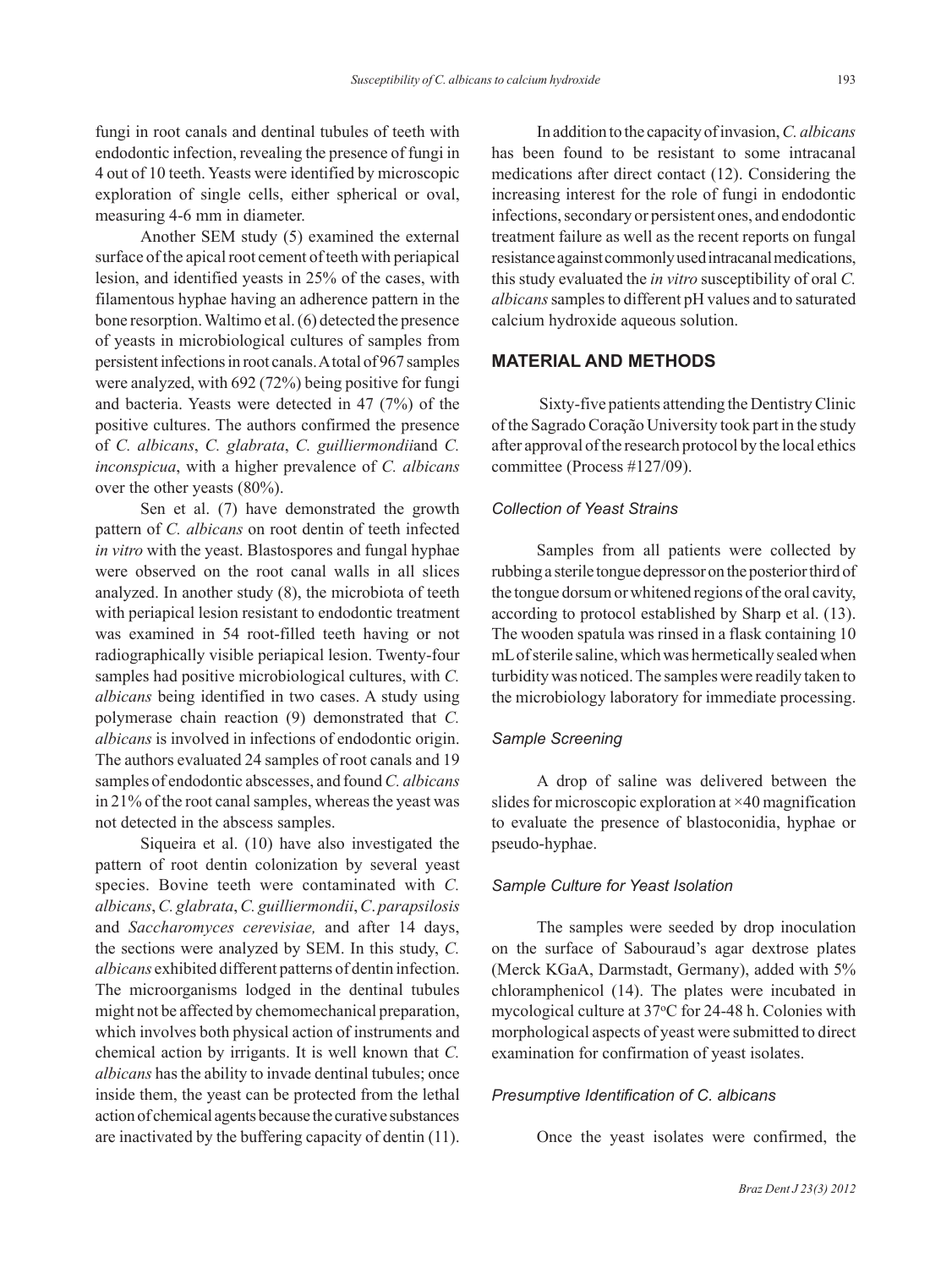colonies were seeded on the surface of CHROMAgar Candida plates (Difco Laboratories Inc., Detroit, MI, USA) for presumptive identification of *C. albicans*  isolates (15). The seeded plates were incubated at  $30^{\circ}$ C for 48 h. In this medium, the presumptive identification of *C. albicans* is determined by the presence of lightgreen colored colonies (15). The positive growth control was performed by using ATCC 10231 strain.

## *Identification of C. albicans strains*

The light-green colonies isolated on the CHROMAgar Candida plates were submitted to confirmatory identification of *C. albicans* through techniques of germinative tube production and chlamydoconidia formation (15). ATCC 10231 strain was used as the positive control of germinative tube production and chlamydoconidia production. Yeasts confirmed as *C. albicans* were stored in Sabouraud's agar dextrose and then frozen until the moment of susceptibility tests. From the 65 samples collected, 30 *C. albicans* strains were identified (46.15%).

## *Activation of Stored C. albicans strains*

Stored *C. albicans* oral isolates and reference strain ATCC 10231 were activated in Sabouraud's agar dextrose plates and then incubated in mycological culture at 37oC for 24-48 h. From these plates, colonies were replicated in tubes containing 4 mL of Sabouraud's dextrose broth (Merck KGaA) until total turbidity was noticed.

#### *C. albicans Susceptibility to Different pHs*

Aliquots of 200 mL of Sabouraud's dextrose broth were distributed into Erlenmeyer flasks, with pH adjusted with 6 M sodium hydroxide (NaOH) by using a pH meter at the following values: 9.5, 10.5, 11.5, and 12.5. After precise alkalinization, the broth was sterilized by cold filtration by using Millipore filter with 0.22 mm pore size and a vacuum tube. Next, aliquots of 4.95 mL of each broth with adjusted pH were distributed into sterilised Bakelite tubes, totalizing 124 tubes. All tubes were incubated at 37°C overnight for sterility control.

All samples mixed with Sabouraud's dextrose broth were standardized until optical cell density reached the McFarland scale of 0.5, that is,  $1.5 \times 10^8$  colonyforming units (CFUs) mL-1 in PBS buffer (pH 7.4). Fifty microliters of each yeast suspension were added to 4.95 mL of each broth at different pH values, thus obtaining a final suspension of  $1.5 \times 10^6$  CFU mL<sup>-1</sup>. The tubes were incubated at  $37^{\circ}$ C for 6, 12, 24, 48, and 72 h and then for 7 days. *C. albicans* susceptibility to the different pHs was assessed at each experimental time by mycological culture method and the fluorescein diacetate and ethidium bromide (FDA-EB) fluorescent staining method under fluorescence microscopy. Ten tubes were used as positive controls, that is, containing Sabouraud's dextrose broth at pH 5.6 (final pH) inoculated with yeasts and 10 tubes as negative controls at pH 5.6 without inoculation.

In the mycological culture method, at each experimental time, the test tubes were seeded on Sabouraud's agar dextrose plates and incubated at 37°C for 48 h. The presence or absence of growth on the culture medium were confirmed.

The test tubes were also subjected to assessment of yeast susceptibility by the FDA-EB fluorescent staining method (16). The FDA solution was prepared in acetone at 5 mg/mL concentration and kept at -20 $\mathrm{^{\circ}C},$ whereas the EB solution was prepared in buffered saline solution at the same concentration, but kept at 4 °C. The solutions were diluted at a 1:100 ratio in buffered saline solution for use.

For assessment, 0.1 mL of the test tube content was placed into a 0.5 mL Eppendorf tube and then mixed with equal volumes of FDA and EB solutions prepared shortly before use. The tube was homogenized and incubated at 37<sup>o</sup>C for 30 min. The mixture was observed using a Neubauer counting chamber and fluorescence microscopy.

Yeast presenting green-fluorescence were considered viable, whereas the orange-colored ones were considered inviable. The percentage of viability was determined by counting 100 yeast cells. The strain ATCC 10231 was used for control.

# *C. albicans Susceptibility to Saturated Calcium Hydroxide Aqueous Solution*

The saturated calcium hydroxide aqueous solution was prepared by dissolving the calcium hydroxide powder (J.T. Baker®) in sterile distilled water at room temperature until a liquid phase and a solid phase was obtained. The supernatant liquid phase was adjusted at pH 12.5. Aliquots of this supernatant were fractionated into 4.95 mL volumes in Bakelite tubes, totalizing 31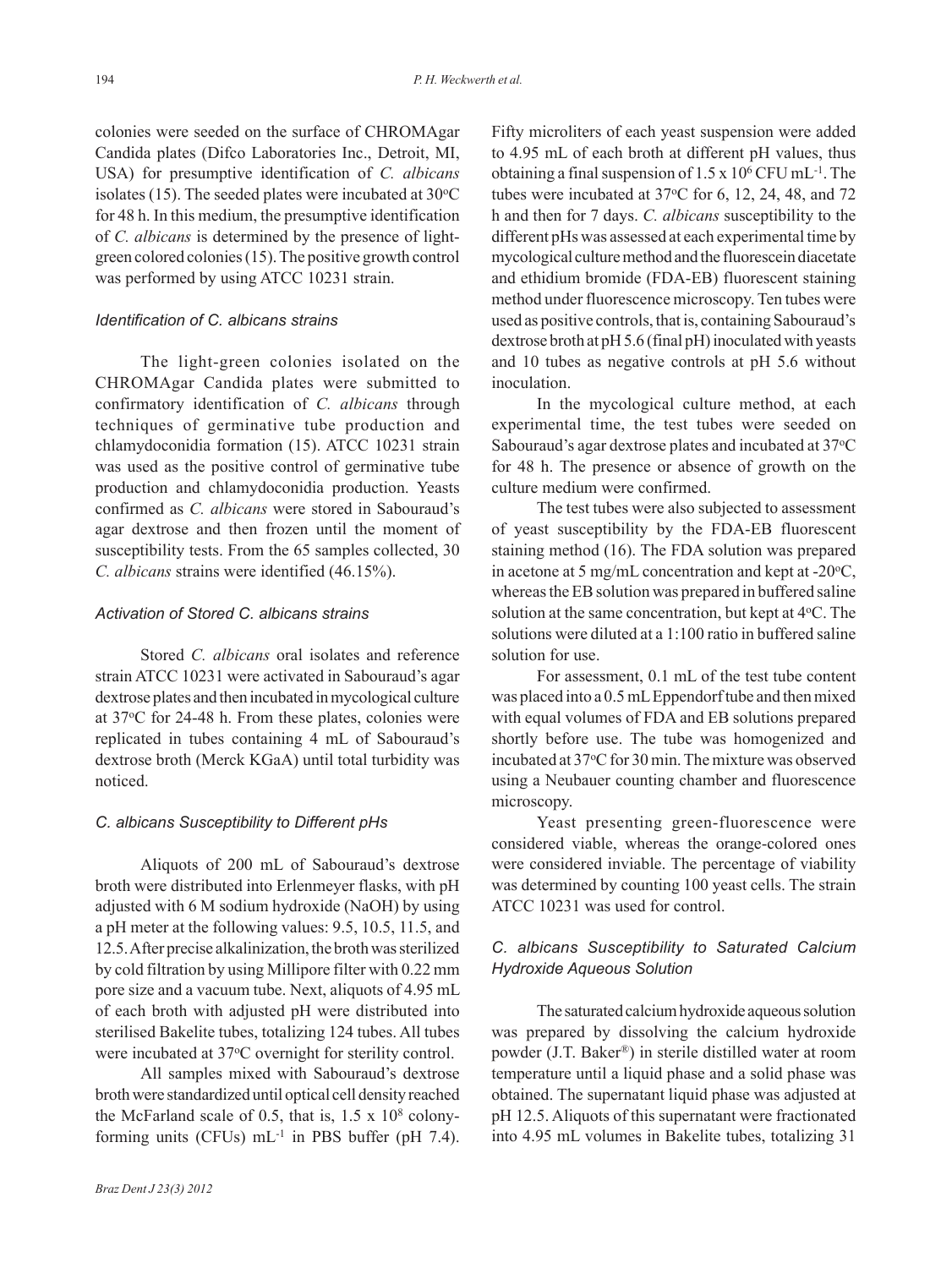tubes. Fifty microliters of standardized yeast suspension were added to each tube test.

The tubes were inoculated at  $37^{\circ}$ C for 6, 12, 24, 48, and 72 h, and finally for 7 days, with yeast susceptibility being assessed at each experimental time by using mycological culture method and the FDA-EB fluorescent staining method under fluorescence microscopy.

#### *Statistical Analysis*

The results obtained from the different variables of pH and experimental time, including those from different techniques measuring fungal viability, were compared using the chi-square and Fisher's exact tests. Significance level was set at 5%.

## **RESULTS**

*C. albicans* was identified in the oral cavity of 30 (46.15%) of the 65 patients subjected to sample collection.

Regarding the efficacy of saturated calcium hydroxide solution at pH 12.5 against *C. albicans* strains isolated from the oral cavity and the ATCC strain at different experimental times by the mycological culture method, a decline was observed in candida growth at 6, 12, and 24 h, with full inhibition only at 48 h after incubation (Fig. 1). There was statistically significant difference  $(p<0.05)$  between 6 h and the other times.



Figure 1. Mean percentage of viable *C. albicans* strains cultured on Sabouraud's agar and exposed to saturated calcium hydroxide solution at pH 12.5, at different experimental times.

Using the vital staining method, it was observed that the strains were viable at 6 and 12 h after incubation, declining at 24 h and being completely inviable at 48 h (Fig. 2). Comparison between culture and staining methods revealed significant difference ( $p$ <0.05) at 6 and 12 h.

With regard to the efficacy of culture broth alkalinized with 6 M NaOH on the strains, which was assessed by the methods of mycological culture in Sabouraud agar and FDA-EB fluorescent staining, it was observed that pHs of 9.5 and 10.5 did not inhibit the strains at any experimental time. Culture recovery declined at pH 11.5 and was completely inhibited at pH 12.5 (Fig. 3). There was significant difference between pH 12.5 and other pH values.

The FDA-EB fluorescent staining method revealed strain viability at all experimental times for all pH values (Fig. 4), with no significant difference (p>0.05) among the pH values.

## **DISCUSSION**

*C. albicans* is the most frequently isolated species in mouth and other anatomical sites of healthy individuals (17). In this study, this yeast was identified in 46.15% of the patients subjected to sample collection, corroborating the findings of other authors (17).

Several studies have demonstrated the presence of fungi, mainly yeast forms, in persistent periapical lesions (4-10) and primary root canal infections (18). Microbial



Figure 2. Mean percentage of viable *C. albicans* strains exposed to calcium hydroxide saturated solution at pH 12.5 assessed by vital staining method with fluorescein diacetate and ethidium bromide, at different experimental times.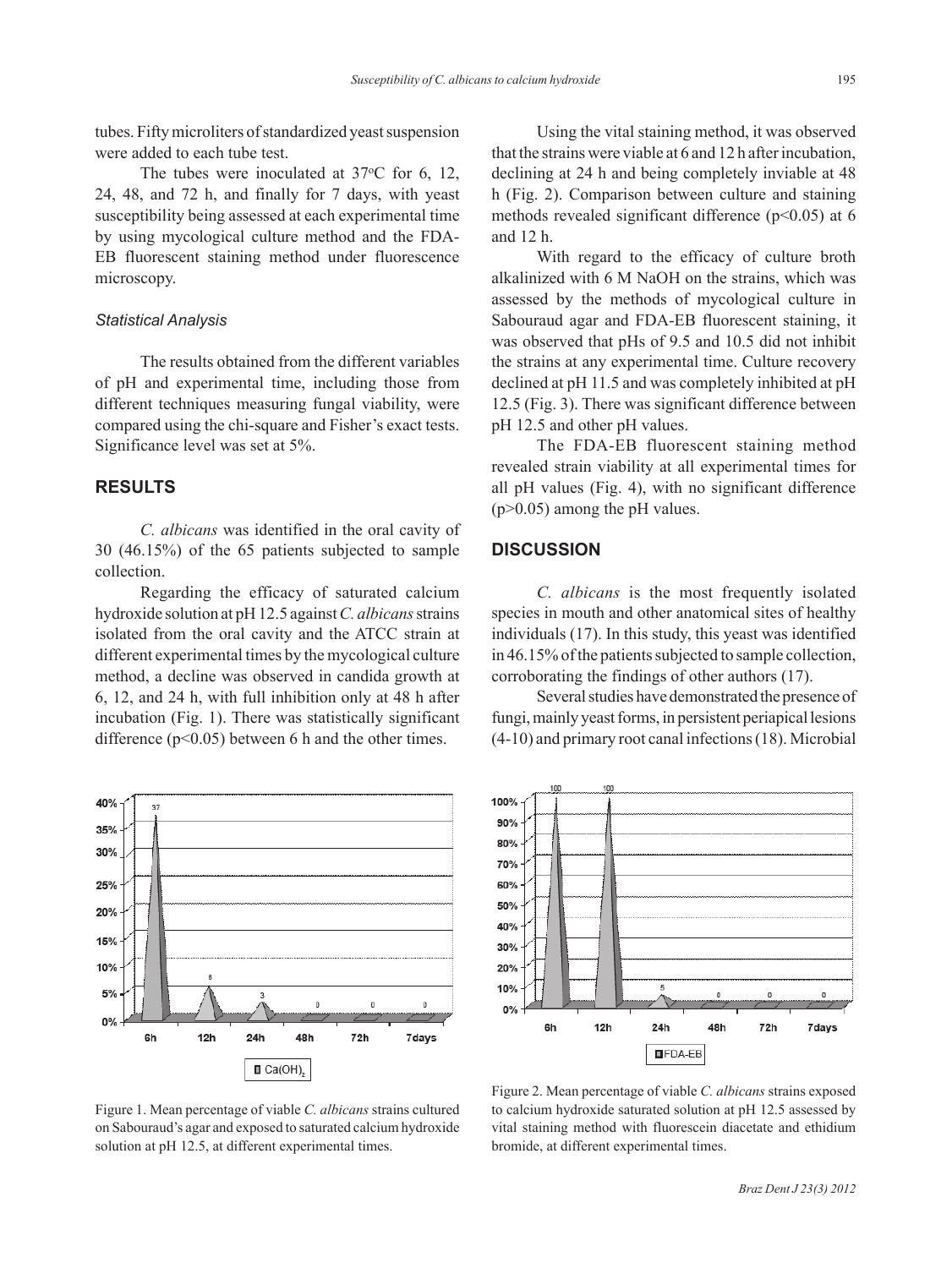control in the root canal system involves different steps during endodontic treatment. Chemomechanical preparation leads to a significant reduction of the microbial load (10), but the use of intracanal medication is necessary in case of persistent infections (19). These refractory microorganisms remain inside dentinal tubules and complex anatomical areas of difficult access to the action of instruments, irrigants and medications (19).

*C. albicans* has the ability to invade dentinal tubules (10) and remain protected from the action of alkaline endodontic medications because of the buffering effect of dentin (11).

The susceptibility of 30 oral *C. albicans* strains to saturated calcium hydroxide aqueous solution has been determined in the present study. After direct contact of the yeasts with the solution, the yeast viability was investigated by means of culture and vital staining methods. The mycological culture showed complete inhibition of yeasts only after 48 h of incubation, revealing high resistance of *C. albicans* strains to calcium hydroxide, as reported previously (12,13). On the other hand, the vital staining method revealed total viability at 6 and 12 h after incubation. Therefore, the *C. albicans* might be viable but not culturable because of the high pH resulting from the effect of calcium hydroxide on this yeast.

Microscopically, the yeasts had several morphological aspects. In addition to the blastospores, there was also formation of hyphae and pseudo-hyphae, including germinative tubes, probably due to the high calcium concentration. *C. albicans* produces the socalled self-regulating morphogenic substance which can regulate its growth in the form of hyphae and pseudo-hyphae (3).

*C. albicans* presents high levels of phospholipase and protease activities, all affecting the extracellular matrix degradation. This enzymatic activity might result in the release of mineral substances, such as calcium, allowing hyphae to penetrate into the dentinal tubules, as reported elsewhere (7).

The susceptibility pattern of microorganisms to calcium hydroxide and other substances used in Endodontics has been extensively studied. Antifungal action of 2% chlorhexidine, 6% sodium hypochlorite, hydrogen peroxide, and calcium hydroxide paste on ATCC strains of *C. albicans* has been demonstrated (20) despite the known resistance of these strains to saturated calcium hydroxide solution (20), which are also confirmatory of our findings.

Several studies (21) have shown the greater efficacy of calcium hydroxide pastes containing camphorated paramonochlorophenol. Nevertheless, inefficacy or reduced action when the paste is used without chlorhexidine has been reported (22).

A differential in the present study was the use of 30 *C. albicans* strains isolated from human oral cavity, whereas other studies used ATCC strains only (23,24). In fact, the *C. albicans* ATCC strains used in research studies can present different degrees of susceptibility to calcium hydroxide. Therefore, we believe that the results of the present study can reflect more consistently the resistance pattern of *C. albicans* to the stressing



100% 99.5%  $99%$ 99.5 98.5% 98%  $079$ 97.5% 97% 96.5% pH 9.5 pH 10.5 pH 11.5 pH 12.5

Figure 3. Mean percentage of viable *C. albicans* strains cultured on Sabouraud's agar and exposed to culture broth alkalinized with 6 M NaOH, at different pH values and experimental times.

Figure 4. Mean percentage of viable strains exposed to culture broth alkalinized with 6M NaOH at pH 9.5, 10.5, 11.5, and 12.5 assessed by vital staining method with fluorescein diacetate and ethidium bromide.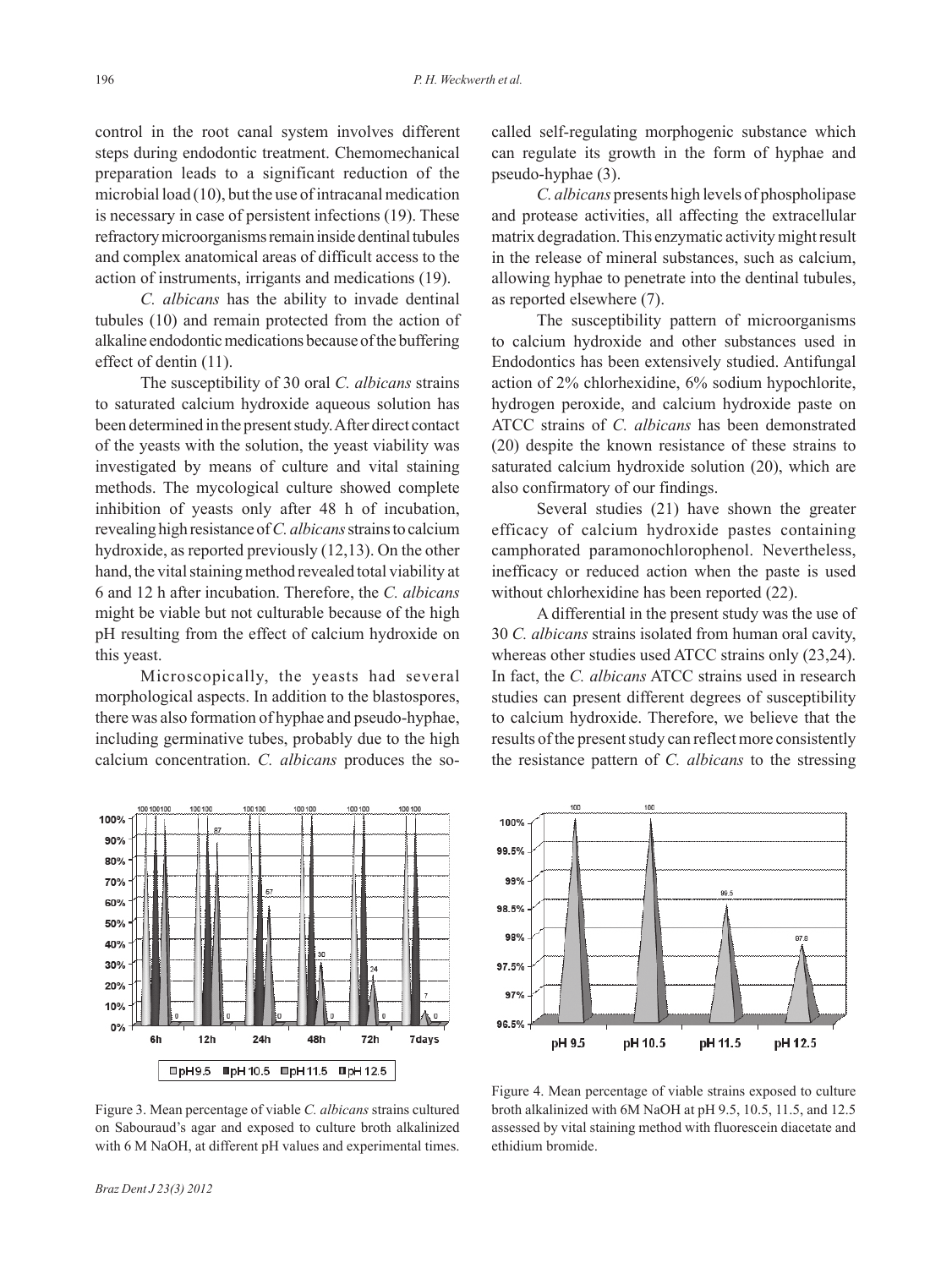condition produced by saturated calcium hydroxide aqueous solution because different strains carry different patterns of genetically expressed virulence (2,3).

The strains used in the present study have been recently activated and, therefore, they were pure and in a phase of exponential growth, that is, they were not submitted to tests in the form of biofilm or polymicrobial cultures. A recent study showed that *C. albicans* resistance to saturated calcium hydroxide aqueous solution does not depend on the yeast being in planktonic growth or monomicrobial/polymicrobial biofilm (25).

It should be emphasized that the time required to eliminate *C. albicans* with calcium hydroxide in *in vitro* experiments cannot be directly extrapolated to clinical conditions because the microorganisms can be protected from the curative action of calcium hydroxide as a result of inactivation of medication by the dentin (11). Therefore, it seems clear that the *C. albicans* resistance to calcium hydroxide can be even higher in clinical situations.

With regard to the culture broths alkalinized with 6 M NaOH, used as comparative criterion for other pH values, it can noted that pHs 9.5 and 10.5 did not inhibit the strains at any experimental time. It was also observed that strains suffered some type of stressing condition at pH 11.5, with recovery decreasing as the exposure period increased. Total inhibition of *C. albicans* strains was observed only at pH 12.5, although the vital staining method showed that all strains were viable for all pH values, with no significant difference.

Within the limits of the methodology used in the present study, it may be concluded that *C. albicans* can only be completely inhibited by direct contact with saturated calcium hydroxide aqueous solution after 48 h of exposure.

# **RESUMO**

*Candida albicans* está presente na cavidade oral e em todo trato digestivo de humanos e outros animais, podendo estar relacionada a fracassos do tratamento endodôntico. O presente trabalho determinou a incidência de *C. albicans* na cavidade oral e a susceptibilidade das amostras isoladas frente a diferentes valores de pH e à solução aquosa saturada de hidróxido de cálcio em pH 12,5. Sessenta e cinco pacientes atendidos na Clínica de Endodontia da Universidade Sagrado Coração participaram da pesquisa. As amostras coletadas foram cultivadas em meios seletivos para *C. albicans*. As cepas isoladas foram testadas quanto a resistência ao pH alcalino e à solução saturada de hidróxido de cálcio. Frente às variáveis de tempo, a viabilidade das leveduras foi avaliada pelos métodos da cultura sobre ágar Sabouraud e de fluorescência pela técnica do diacetato de fluoresceína e

brometo de etídio. Foram isoladas 30 linhagens de *C. albicans*  coletadas da cavidade oral dos pacientes. Quando em contato com a solução de hidróxido de cálcio as leveduras foram totalmente inviabilizadas após 48 h de exposição. Quando expostas ao caldo de cultura alcalinizado as leveduras mantiveram-se viáveis em pH 9,5 e 10,5 por até 7 dias. Em conclusão, *C. albicans* pode ser completamente inibida pelo contato direto com solução aquosa saturada de hidróxido de cálcio após 48 h de exposição.

# **REFERENCES**

- 1. Pfaller MA, Diekema DJ. Epidemiology of invasive candidiasis: a persistent public health problem. Clin Microbiol Rev 2007;20:133- 163.
- 2. Haynes K. Virulence in *Candida* species. Trends in Microbiology 2001;9:591-596.
- 3. Calderone RA, Fonzi WA. Virulence factors of *Candida albicans*. Trends in Microbiology 2001;9:327-335.
- 4. Sen BH, Piskin B, Demirci T. Observation of bacteria and fungi in infected root canals and dentinal tubules by SEM. Endod Dent Traumatol 1995;11:6-9.
- 5. Lomçali G, Sen BH, Cankaya H. Scanning electron microscopic observations of apical root surfaces of teeth with apical periodontitis. Endod Dent Traumatol 1996;12:70-76.
- 6. Waltimo TM, Sirén EK, Torkko HL, Olsen I, Haapasalo MP. Fungi in therapy-resistant apical periodontitis. Int Endod J 1997;30:96- 101.
- 7. Sen BH, Safavi KE, Spangberg LSW. Growth patterns of *Candida albicans* in relation to radicular dentin. Oral Surg Oral Med Oral Pathol 1997;84:68-73.
- 8. Sundqvist G, Figdor D, Persson S, Sjögren U. Microbiologic analysis of teeth with failed endodontic treatment and the outcome of conservative re-treatment. Oral Surg Oral Med Oral Pathol 1998;85:86-93.
- 9. Baumgartner JC, Watts CM, Xia T. Occurrence of *Candida albicans* in infections of endodontic origin. J Endod 2000;26:695- 698.
- 10. Siqueira JF Jr, Rôças IN, Lopes HP, Elias CN, de Uzeda M. Fungal infection of the radicular dentin. J Endod 2002;28:770-773.
- 11. Haapasalo HK, Sirén EK, Waltimo TM, Ørstavik D, Haapasalo MP. Inactivation of local root canal medicaments by dentine: an *in vitro* study. Int Endod J 2000;33:126-131.
- 12. Waltimo TM, Sirén EK, Orstavik D, Haapasalo MP. Susceptibility of oral *Candida* species to calcium hydroxide *in vitro*. Int Endod J 1999;32:94-98.
- 13. Waltimo TM, Orstavik D, Sirén EK, Haapasalo MP. *In vitro* susceptibility of *Candida albicans* to four disinfectants and their combinations. Int Endod J 1999;32:421-429.
- 14. Yücesoy M, Esen N, Yulug N. Use of chromogenic tube and methyl blue-Sabouraud agar for the identification of *Candida albicans* strains. Kobe J Med Sci 2001;47:161-167.
- 15. Robles MG, Ausejo FU, Cavero JC. Manual de procedimientos y técnicas de laboratório para la identificación de los principales hongos oportunistas causantes de micoses humanas**.** Lima: Ministério de Salud, Instituto Nacional de Salud, 2007. 100p.
- 16. Corrêa B, Purchio A, Paula CR, Gambale W. Evaluation of a fluorescent method in the study of the viability of *Candida albicans* strains. Rev Microbiol 1987;18:258-263.
- 17. Ribeiro PM, Bacal F, Koga-Ito CY, Junqueira JC, Jorge AO. Presence of *Candida spp*. in the oral cavity of heart transplantation patients. J Appl Oral Sci 2011;19:6-10.
- 18. Miranda TT, Vianna CR, Rodrigues L, Monteiro AS, Rosa CA, Corrêa Jr A. Diversity and frequency of yeasts from the dorsum of